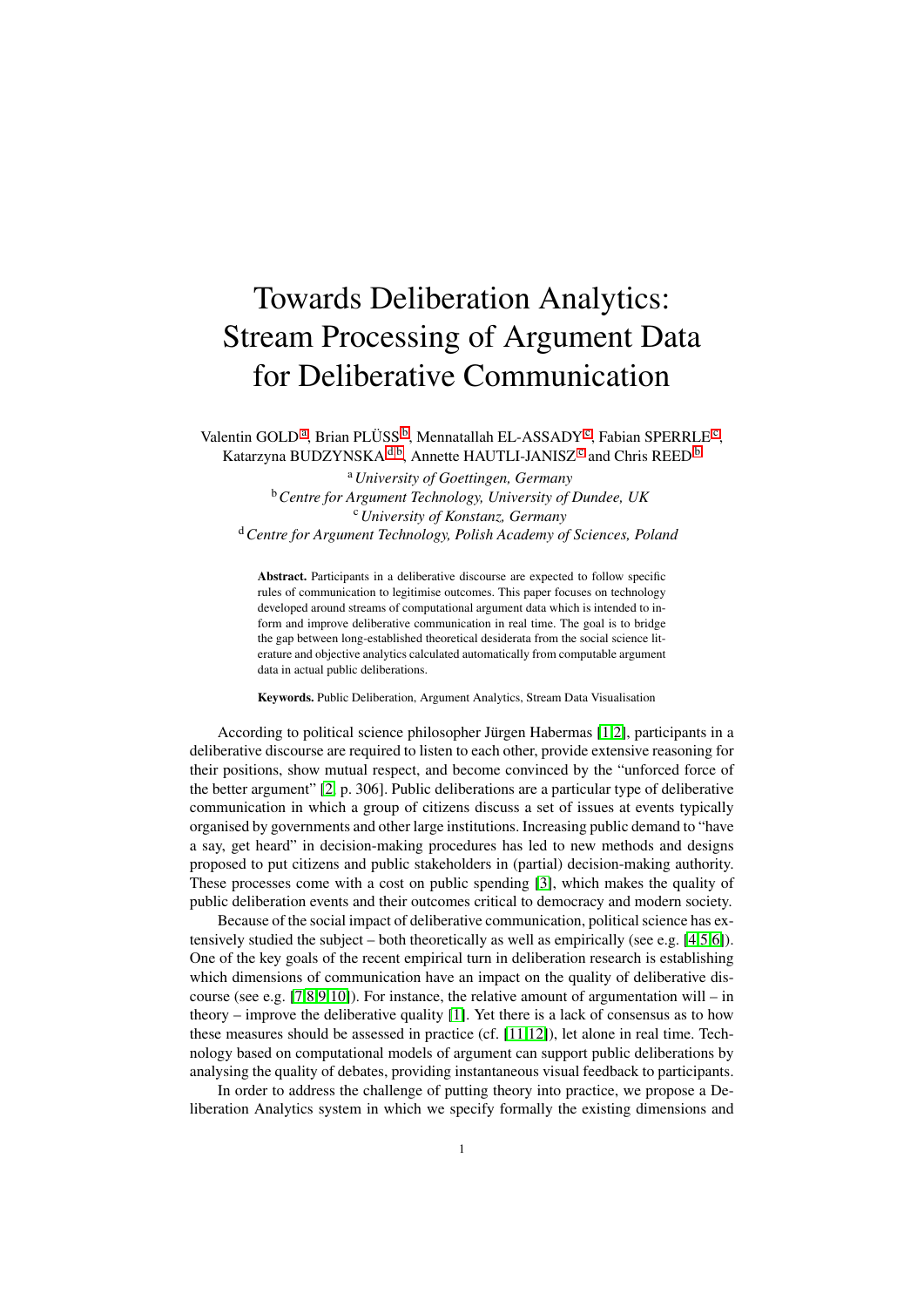<span id="page-1-0"></span>

Figure 1. Deliberation Analytics Pipeline

measures from political science to capture specific argument phenomena in public deliberations, such as divisive issues (i.e. issues that attract a significant number of supports and attacks), making it explicit what parts of the discussion have higher argumentative content. Analytics are then visualised to make them easy to understand by participants, organisers and decision-makers, and evaluated in experimental user studies to ensure that they have a real (and positive) influence on the outcome of the deliberation. A key feature of the system is that it works in real time on stream data. This allows for dynamic updates of the analytics to be presented as the deliberations take place, rather than as an afterthe-fact summary once the event has finished, effectively making Deliberation Analytics a participant aimed at improving the deliberative quality of the communication.

More concretely, the Deliberation Analytics pipeline (see Fig. [1\)](#page-1-0) combines state-ofthe art speech recognition, argument mining, visual data analytics to produce visualisations of public deliberations, which are deployed in real time to participants via large analytic displays, handheld devices or personal computers. The Input module takes the spoken deliberations and produces a stream of text, either using automatic speech-to-text services (e.g. Google's Cloud Speech-to-Text or Amazon's Alexa Voice Service) or a human stenographer. The text is processed by the Argument Mining Framework (AMF) [\[13,](#page-2-12)[14\]](#page-2-13) producing incremental argument structures in AIF, the Argument Interchange Framework [\[15,](#page-2-14)[16\]](#page-2-15). These structures are then processed by a combination of analytics (Analytics Service): special-purpose variations of developments from two previous projects, Argument Analytics [\[17\]](#page-2-16) and VisArgue [\[10\]](#page-2-9). This information is then turned into dynamic, interactive visualisations by a combination of data visualisation techniques (Visualisations Service), tailored to stakeholders<sup>[1](#page-1-1)</sup>, which update as new data becomes available throughout the event. Finally, these visualisations are presented live to participants, or made available interactively to organisers and moderators (Deployment).

By systematically turning discourse into visual interventions based on objective measures of deliberation quality, we aim to improve the development and outcome of critical public participation. It has been shown that problem-solving abilities increase when argumentation mapping software is used [\[18\]](#page-2-17), and such software solutions can help finding a consensus [\[19\]](#page-2-18). So, in summary, we aim to transfer the advantages of visual support systems to face-to-face discussions. Arguably, each of the modules in the pipeline above is a matter of current research, so the effort has as much potential as it has challenges. Computational models of argumentation are the key to addressing many of these challenges, thereby transforming the potential and effectiveness of large scale civic engagement with deliberative democracy.

<span id="page-1-1"></span><sup>&</sup>lt;sup>1</sup>Examples of such visualisations intended for the general public are available at [http://bbc.arg.](http://bbc.arg.tech) [tech](http://bbc.arg.tech), and for experts at <http://presidential-debates.dbvis.de>.